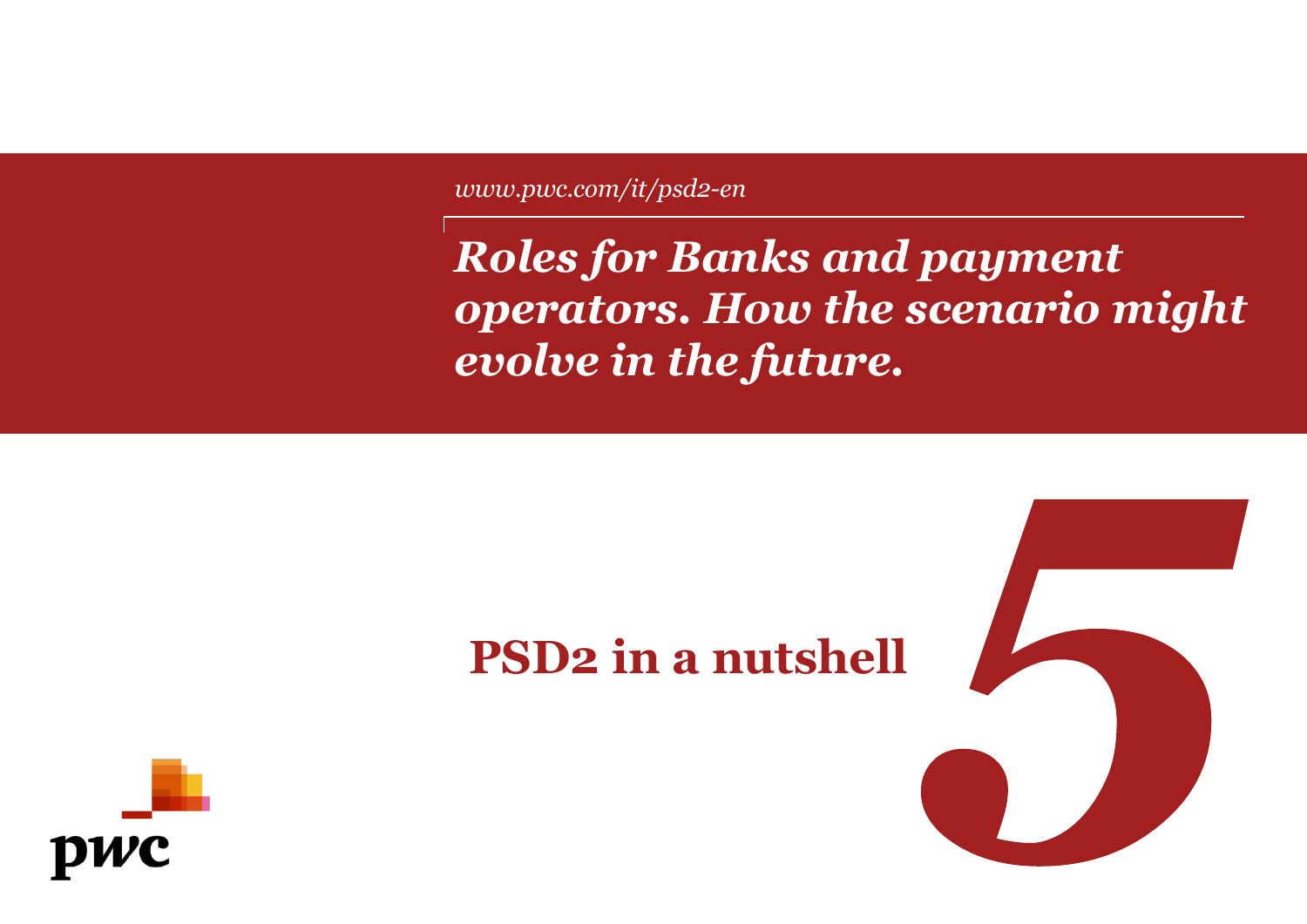## **PSD2 in the payments market**

The global payments industry is growing, at an estimated rate of 5% and could reach about  $\epsilon$  2,400 billion within the next 5 years<sup>1</sup>.



**Revenues from global payments industry**

The **payments business**, therefore, may prospectively be a **substantial source** of revenues: it provides stable earnings, does not absorbe significant capital and constitutes a stock of information regarding clients behaviour.

Nevertheless, in the Italian banking sector the margin from fees for **Payment and Collection** services only accounts for a **small portion** of the total margin from fees  $(\sim 10/15\%)^2$ .

So far **leading players** in this business have been **operators handling large volumes** able to **take advantage of economies of scale** in order to offer payment services at an increasingly low margin, enriching the range of their services with complex products concerning cash management, foreign currency transactions and services to manage cross-border transactions (for example, cash pooling). At the same time the payments market of private or small operators is quite fragmented, dominated by operators holding their client's payment account and providing banking and traditional services.

In this context, **PSD2**<sup>3</sup> and the **combined impacts of other regulations in the sector** (for example, SCT Inst, e-identity), increase **regulatory and competitive pressure** within the payments market, contributing to the reshaping of the scenario and creating opportunities for the development of new business models.

*1) PwC analysis on public market data*

*2) PwC analysis on the financial statements of the leading banking groups*

<sup>3)</sup> See PSD2 in a nutshell 1 and 3 on the website [http://www.pwc.com/it/psd2 t](http://www.pwc.com/it/psd2)o analyse the deadlines for the main requlations related to the Directive and the key impacts arising from its *implementation*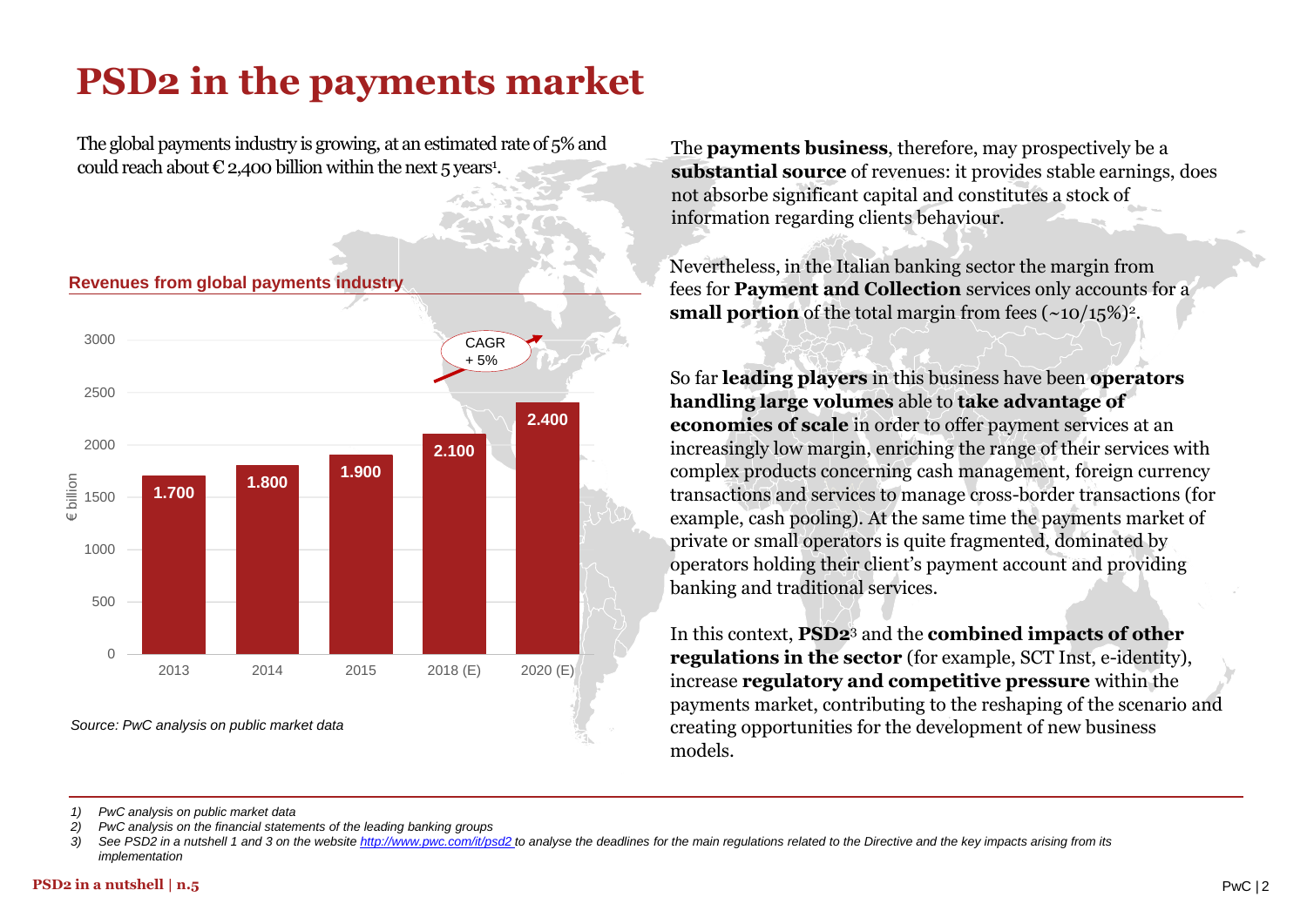## **The reshaping of the scenario and the entry of new operators**

The introduction of PSD2 overturns an established European Banking market paradigm: the **information** on payment transactions, as well as on the account balance, **will be accessible** – at the request of the account holder – to external operators authorised to operate as payment or electronic money institutions.

The regulations also introduces three new services:

- **payment initiation** through a PISP Payment Initiation Service Provider;
- consultation of the aggregate information regarding the accounts held (**account information**) through an AISP – Account Information Service Provider;
- **funds checking** through a CISP Card Issuer Service Provider.

These services will allow operators, intending to become payment or electronic money institutions, to **enable new business models**.

While, until now, a merchant can be paid during the purchase process, initiated by the debtor, with a payment card or by fund transfer, under PSD2 the beneficiary (a merchant /retailer qualifyied as third party or acting through an approved party) could send a request for payment, allowing the customer to pay directly from their current account through the contact channels or interfaces used for initiating the purchase (for example, a website or an e-commerce or service App).

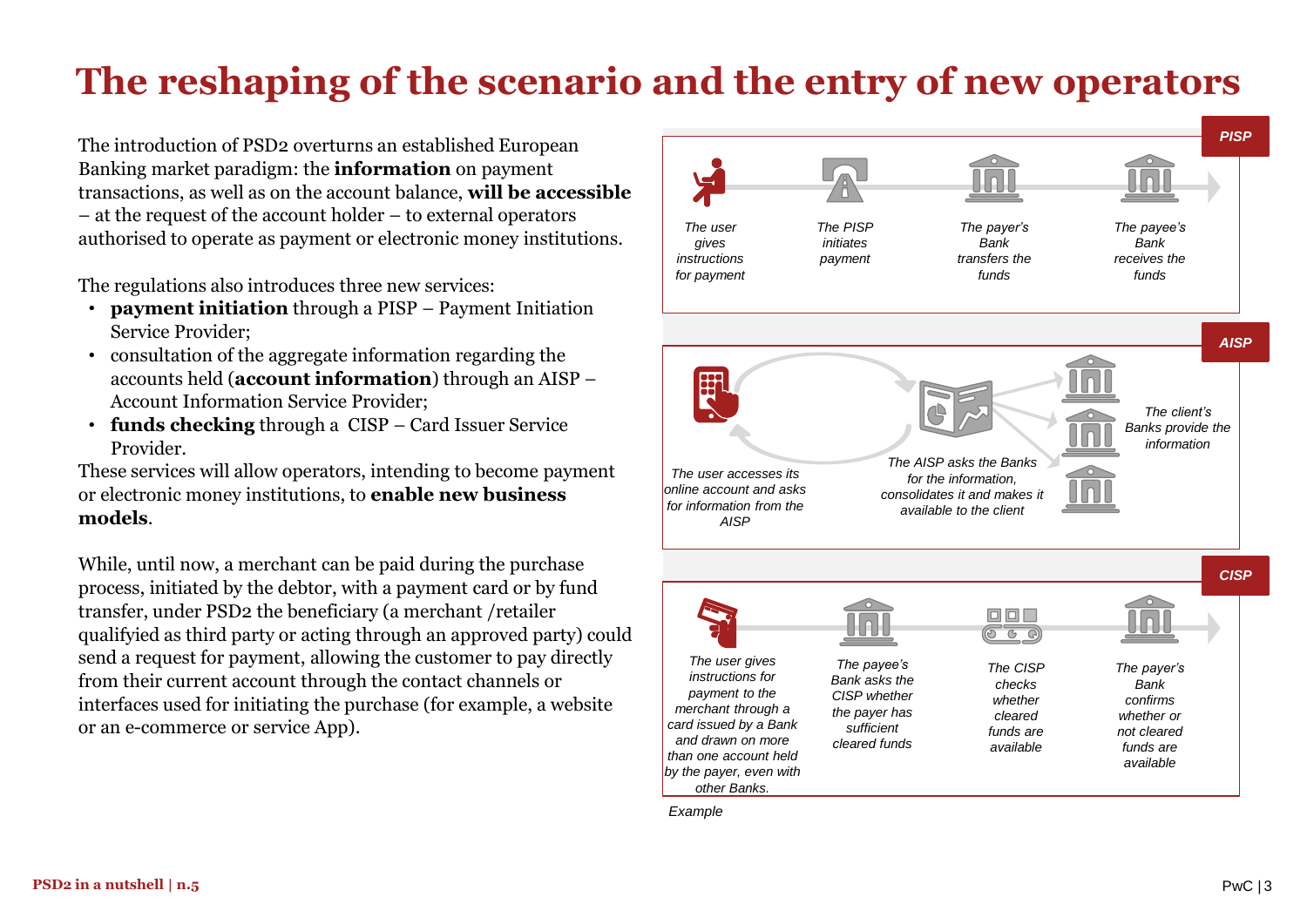## **The risk of market operators disintermediation**

The entry of third parties (authorised to operate in the payments market) and the development of new services could lead to bypassing the **payment interface**, usually handled by the Bank or the payment card provider, and to allowing the client experience to be managed end-to-end by the retailer/operator that sells their own products/services.

This explains why Over the Tops (for example, Facebook, Google, Amazon) are closing in on and are interested in the payments market: they want to both widen the range of their services and the purchasing experience, and managed the end-to-end relationship and collect data on client behaviour (an activity Banks have not performed in an organised way so far).

This means that Banks and other payments market operators must consider the impact of disintermediation on **client loyalty**  processes in the medium to long-term.

Banking and payment operators risk **losing their roles as intermediaries with their clients** and undo some of the marketing and technology investments made in this area.

In the end, competition among payments market operators will involve operators' capacity to build new engagement and relationship models with their clients with the aim of learning as much as they can about their needs and to structure a range of products/services in line with them. The responses of Banks and current payment operators on PSD2 depends on their **aspiration to have a role in the payments market** and on their **capacity to invest in new business and technology solutions.** 

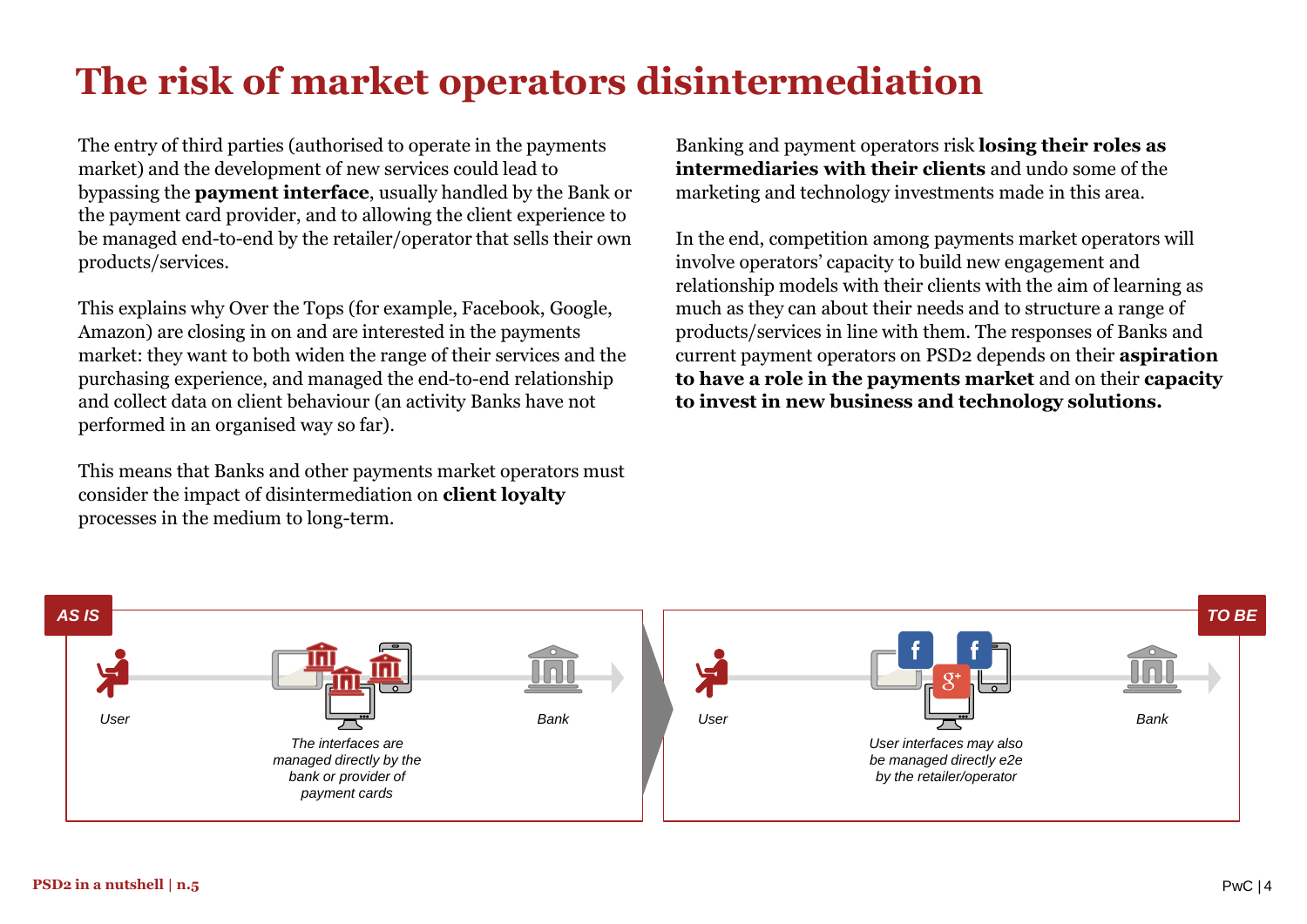## **Analysing the sector …**

Before working out their strategical positioning, operators already in the payments market (for example, Banks) should undertake an **analysis of the sector** in order to:

- determine the **margins produced** by the sector and the contribution it guarantees to the total business results (see the Case Study: Payments & Collections sector revenues);
- estimate the **additional revenues** which could be generated by **an advanced form of utilisation** of information on client **behaviour** (for example, Big Data, Advanced Analytics) to structure the offer of services that add value (including through TPPs);
- assess the concentration and distribution of the **volume among the segments of clients** and the related risks of PSD2 services offered by competitors;
- redefine and optimize the **pricing models** to adopt compared to other players;
- evaluate the **adaptability** and **flexibility** of the **applications** and **architectures** which make the business work and the room for growth (in terms of management of volumes and process capacity);
- analyse the **level of innovation** to be brought into the offer, possibly integrating other initiatives available in the payments sector, such as SCT Inst, payment services for public authorities (for example, payment of fines, collections) and e-identity.

#### **Case study: Payments & Collections sector revenues**

*The introduction of new services enabled by the Directive could lead to a reduction of revenues, especially those within the emoney sector, resulting from new tools, such as those used for e-commerce purchases.*

*There may be an increase in the use of online transfers of funds to make up for the potential losses.* 

*In case Banks decide to follow the path of merely adjusting to regulations, a net revenue between -5% and -9% is expected within the Payments & Collections sector in the short and medium-term.*

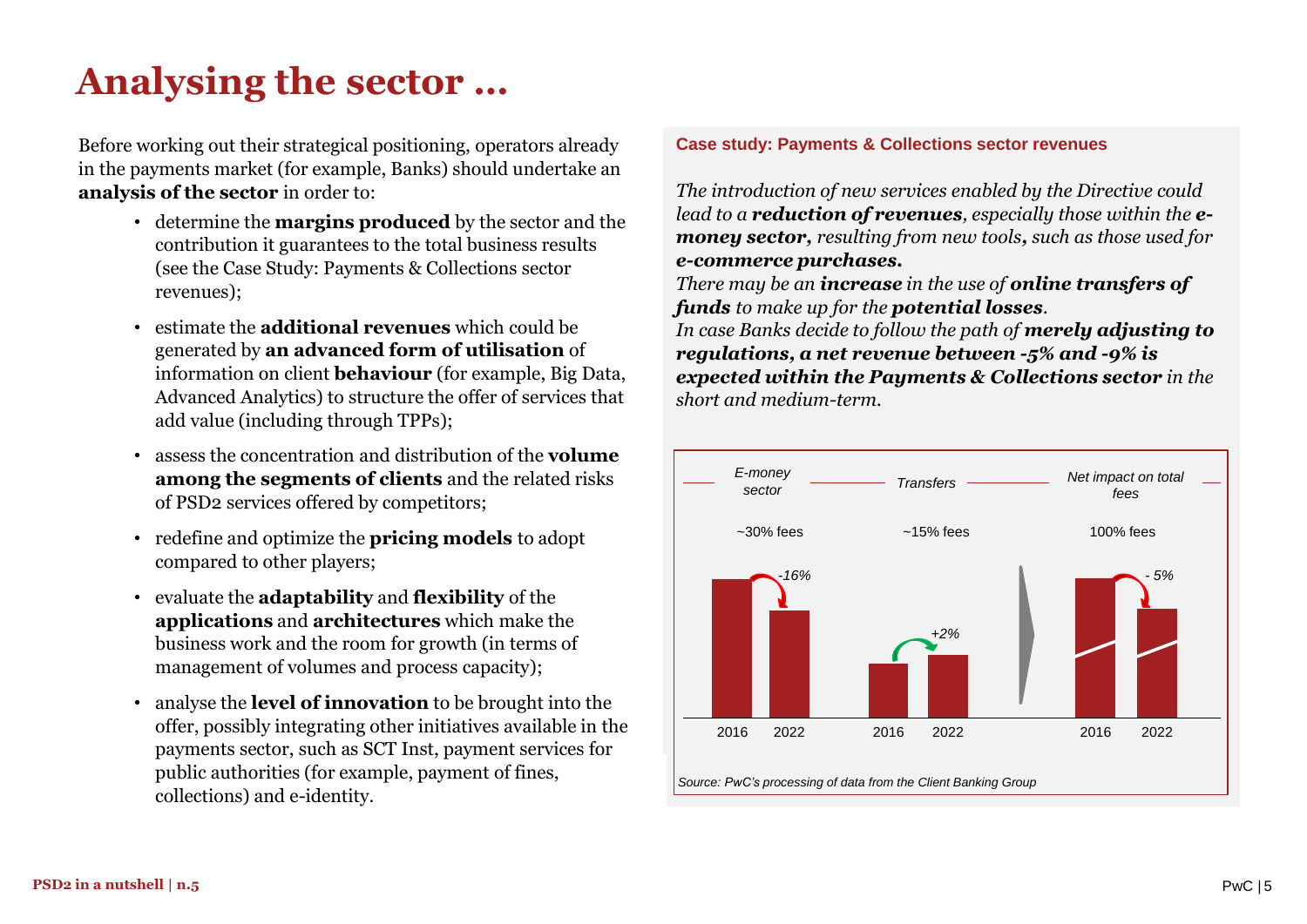### **… to see how operators can position themselves strategically**

In order to make a decision on how to position themselves strategically, PwC suggests that payment market operators consider, among other things, two main drivers for revenue raising from fees in the payments business. Operators should consider, in particular:

- *Development of value-added services:* measure how much the operators invest in innovation and development of their business propositions in order to differentiate themselves from the competitors, satisfying increasingly sophisticated financial needs and other expectations, improving the user experience and evolving their pricing model;
- *Opening to and monetisation of data:* operators should gauge their capacity to manage information, create open architectures (for example, open API) and extract value from analysing client behaviour. The more **information** is **available on the customer base**, the more it will be possible to profile clients to anticipate their needs and create innovative, digital business models and eventually develop processing platforms able to extract value also for other operators/competitors.

#### **PwC View: possibile positions in the market in the new scenario**



- **Benefits**: acquisition of clients and offer of VAS, including not strictly banking services, collaboration with TTPs in order to cover new clients and develop innovation
- **Investments**: compliance modifications, development of new banking services and VAS, IT infrastructure, operational mechanism as a factory for the market/competitors, development of digital skills
- **Revenue model**: new revenues (from fees and volumes) from VAS, proceeds from collaboration with FinTech and TPPs with the possibility of providing technology services/products also to competitors
- **Benefits**: open up to clients looking for a provider of technology and digital services, with processing capacity
- **Investments**: compliance and IT infrastructure security modifications, enhancement of technical and analytics expertise
- **Revenue model**: offer of traditional banking services to clients, provision of technology services to competitors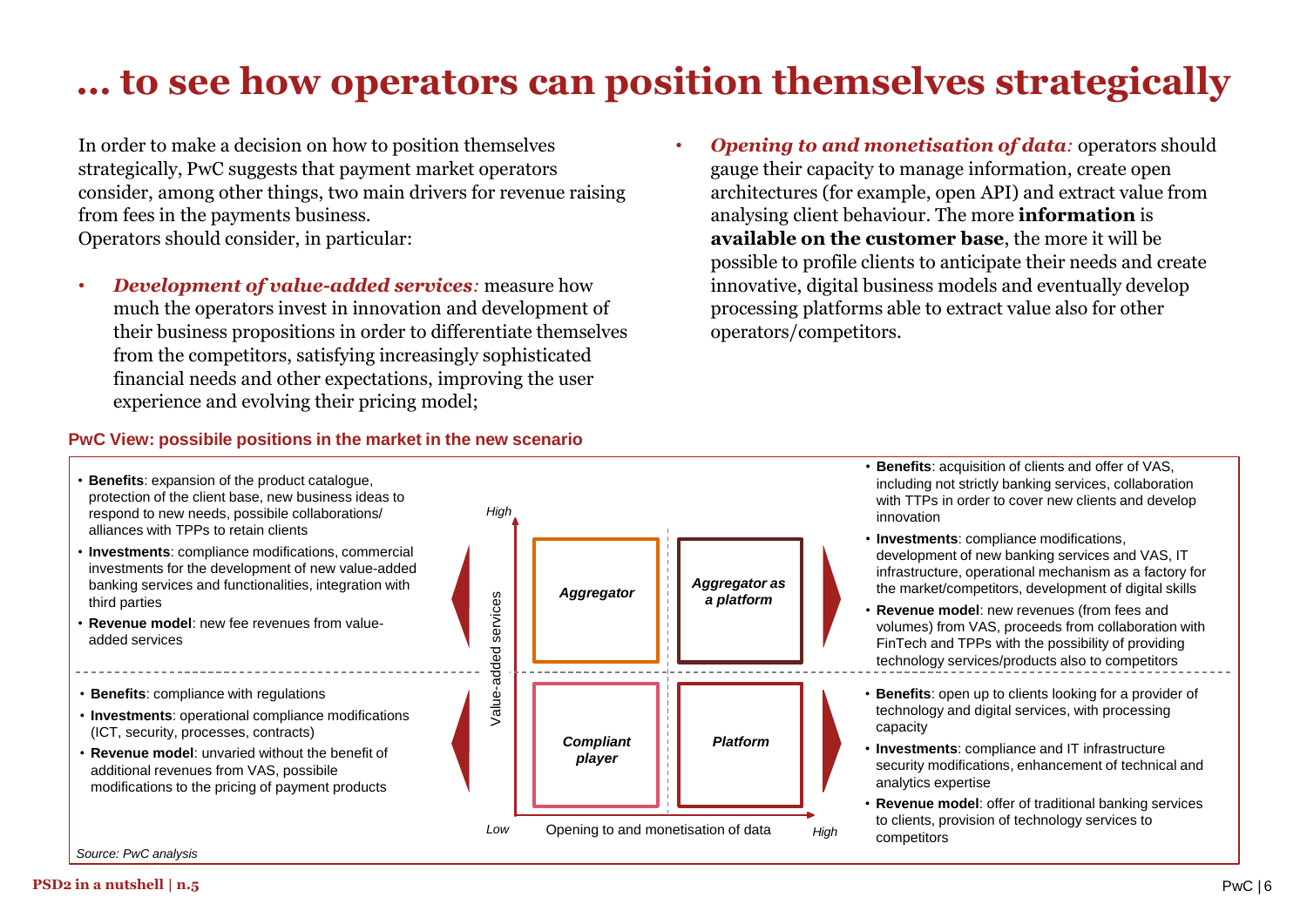### **Chose ones role (1/2)**

### *Compliant player*

**Compliance** is the minimum objective for all market operators. To pursue this choice, investments aimed to adjust procedures, processes and contracts with clients have to be made in order to open up to the market and obtain access to back-office services from third-parties (or other Banks).

**The services offered** in the payments market will remain predominantly aligned to the current situation, **without the benefits** arising from **additional revenues** providing VAS. The push towards innovation generated by PSD2, the effects of other market standards (for example, SCT Inst) and the aggressive strategies of new operators can put at risk part of the **margin** from payments**.**

According to the first surveys conducted on medium-sized Italian Banks<sup>4</sup> these institutions **risk losing** from 5% to 9% of **their business**, the exact proportion depending on the importance of their corporate division and the share of business relating to emoney services.



*<sup>4)</sup> PwC analysis conducted on clients over the period from 2014 to 2016H1*

Operators acting as "Aggregators" **integrate information** and **initiate payment transactions** on competitors' current accounts.

The possibility of developing new services is an opportunity, in particular for small and medium-sized Banks. to prepare **a more sophisticated catalogue of services** and **secure their customer base**.

Players which make this choice aim at making **commercial investments** in developing products and revenue models in addition to their basic payment services (or based on them – for example, payments to Public Authorities).

The choice of the service model to pursue may also entail **partnerships with third parties** (for example, FinTech), which may reduce development and innovation costs and improve "go-tomarket".

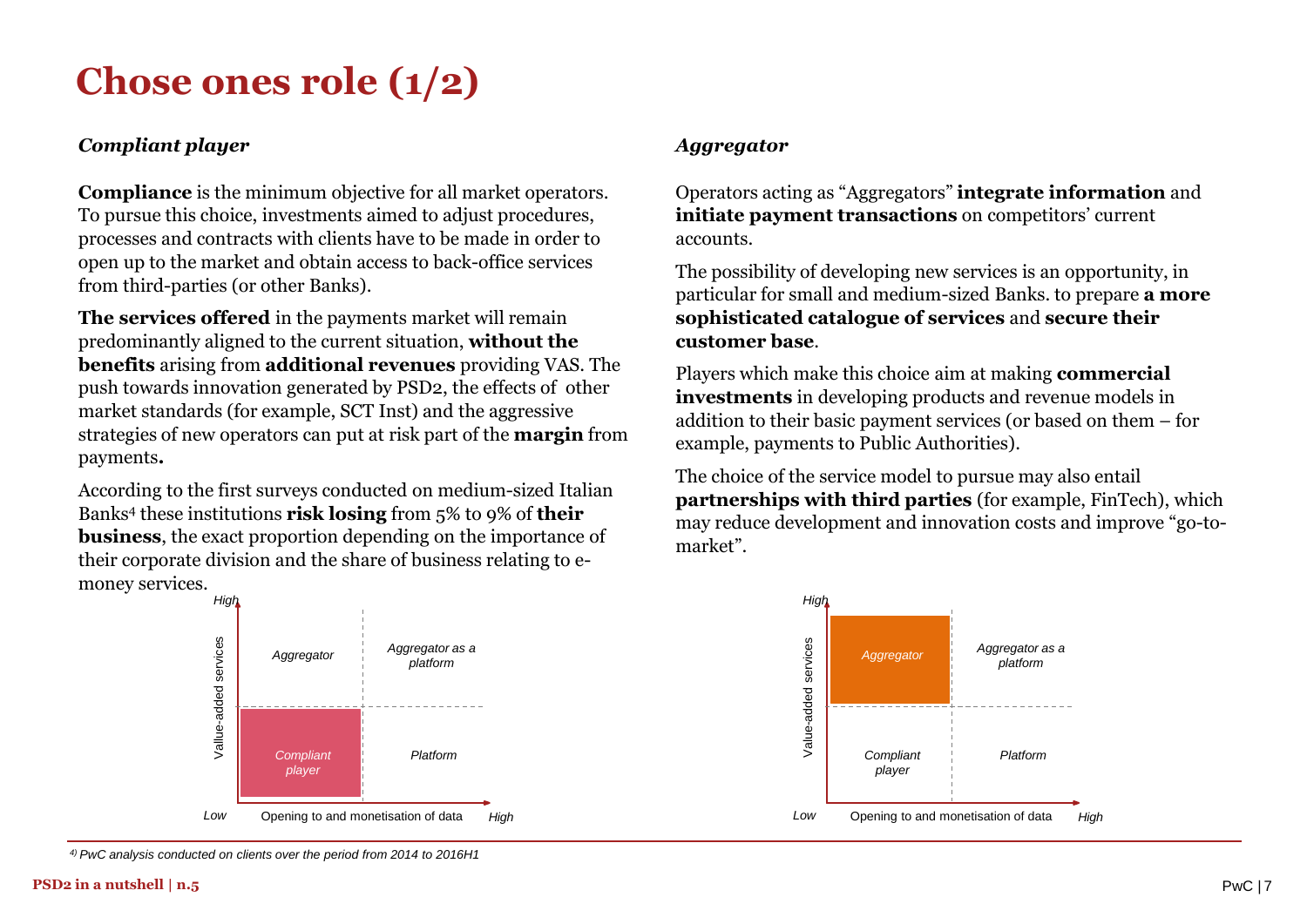### **Chose ones role (2/2)**

#### *Platform*

This position assumes an **investment** capacity in **IT infrastructures** and **Security** in order to provide a compliant environment based on innovative architectural logics (for example, open API) which guarantee calculation and process skills with a decreasing "cost to serve" and exploits economies of scale.

Developing architectures that can also manage the informative contents of payments, allows the operator to complement traditional payment services with **digital services**, reaching a digital clients base and to widen their target also to other financial operators and/or Banks (for example, development of B2B services: offering the technological environment to third parties, providing outsourced auditing and compliance services or developing a product factory and services to other operators which do not have the expertise nor the funds to do so themselves). **Specific expertise** in **technology, security** (for example, blockchain) and **analytics** is necessary for this position in the market.



### *Aggregator as a platform*

This role may be a target for **operators that handle big volumes**, have a substantial cross-sector customer base in the market of reference (for instance, retail, corporate, public administration segments) and can **take advantage of their capacity of process and investments** in technology and marketing.

This allows them to enable access to their services also to smaller operators looking for a performing payment engine with an architecture compliant with the regulation which supports the development of advanced products and pricing models. In this role, the benefits of direct **collaboration/alliance** with **third parties or other financial institutions** are **essential** to sharing knowledge and innovative technologies.

**Digital expertise** is a critical success factor for the development of new products and services, starting from **advanced analysis of client information** (for example, Big Data, Advanced Analytics).

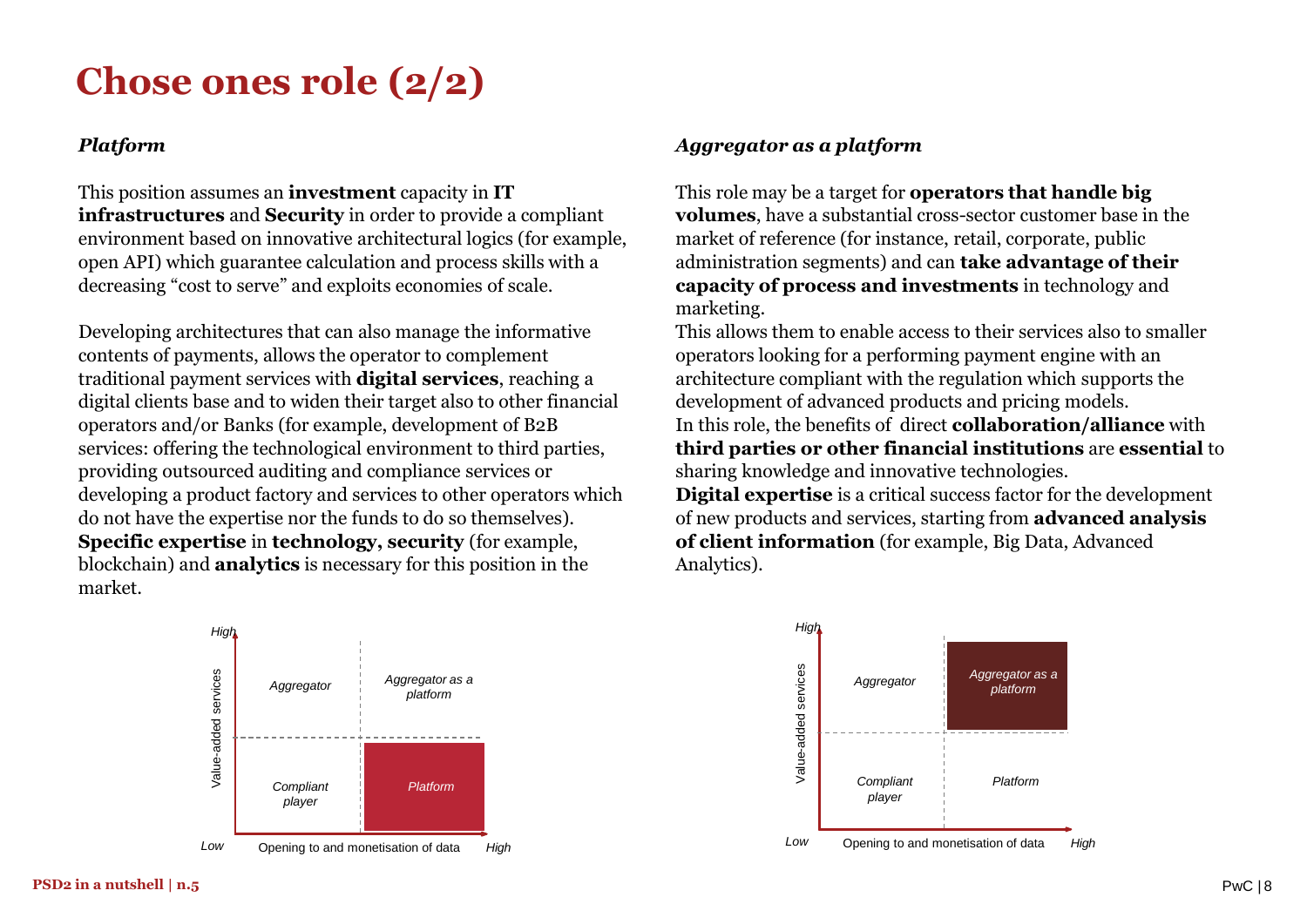### **The paths to follow**

Each operator affected by the transformations in this scenario must conduct a **cost-opportunity analysis** based on their size, investment capacity and risk appetite in order to **determine their positioning in the short to medium/long-term.**

The first step Banks need to take is being **compliant** with processes, procedures and infrastructure, and afterwards the analysis must **evolve** into **strategic and business objectives**.

After the compliance modifications, small and medium-sized Banks may make **further commercial investments** and enter into partnerships/alliances with new market operators (for example, FinTech) in order to take advantage of their capacity and technical knowledge, helping to develop **new value-added and aggregation services**. Larger Banks can aim at offering a wider and more digital range of services, allowing them to broaden their target client base, encouraging them to **migrate** towards **digital channels** and **more innovative** and cost effective **service models**.



#### **Some possible positioning paths**

Key

*Global Transaction Bank case*

*Medium-sized Bank case*

#### *Source: PwC analysis*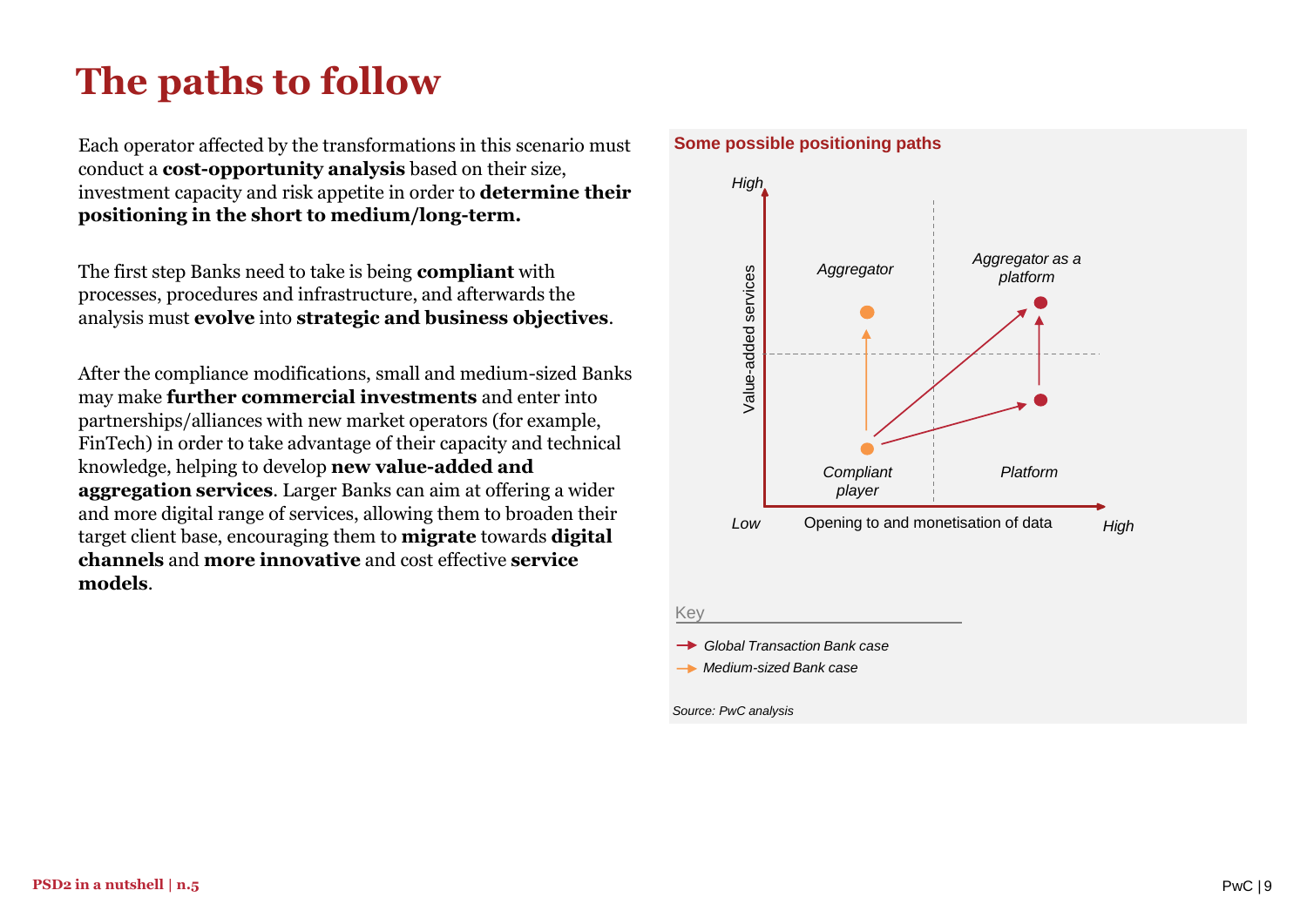## **Consider the involvement of the organisational structures**

Depending on the strategic positioning the operator decides to adopt, it will be necessary to involve either partially or entirely some organisational structures in the change process.

Low High

|                                          | <b>Organisational</b><br><b>functions</b> | <b>Compliant</b><br>player | <b>Aggregator</b> | <b>Platform</b> | <b>Aggregator as</b><br>a platform |
|------------------------------------------|-------------------------------------------|----------------------------|-------------------|-----------------|------------------------------------|
| Key organisational<br>functions involved | <b>Compliance</b>                         |                            |                   |                 |                                    |
|                                          | Organisation/<br><b>Processes</b>         |                            |                   |                 |                                    |
|                                          | <b>Sales</b>                              |                            |                   |                 |                                    |
|                                          | <b>Marketing</b>                          |                            |                   |                 |                                    |
|                                          | <b>Architectures</b>                      |                            |                   |                 |                                    |
|                                          | <b>Security</b>                           |                            |                   |                 |                                    |
|                                          | <b>Channels</b>                           |                            |                   |                 |                                    |
| Critical success<br><b>Factors</b>       | <b>Expertise</b>                          |                            | $\blacksquare$    |                 |                                    |
|                                          | <b>Change</b><br><b>Management</b>        |                            |                   |                 |                                    |
|                                          | <b>Investment</b><br>capacity             |                            |                   |                 |                                    |
|                                          | <b>Time to</b><br><b>Market</b>           |                            |                   |                 |                                    |
|                                          | Source: PwC analysis                      |                            |                   |                 |                                    |

*The more the strategic objectives entail investments in commercial and marketing and ICT projects in order to sustain a competitive positioning with respect to other operators, the more necessary it will be to diversify the expertise of the resources engaged and, above all, to assess the degree of their involvement.* 

*It could be necessary to consider acquiring the knowledge and know-how needed to support the path towards the desired positioning on the market and/or in other business sectors.*

*Therefore it is important to see which success factors are critical to achieve the desired target objectives.*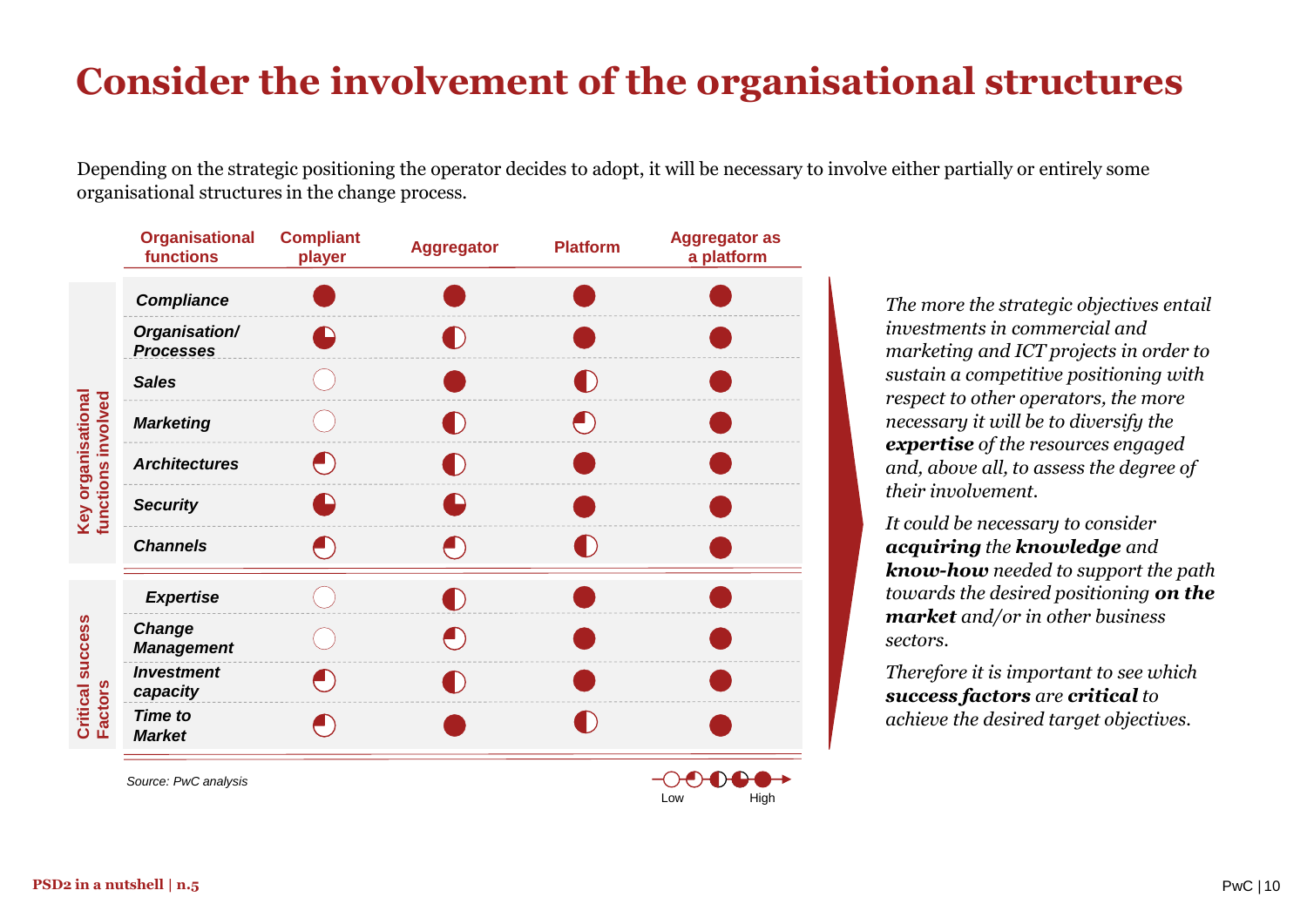# **Risks and opportunities**

Traditional Banks may consider PSD2 as **an opportunity to renew themselves and innovate**, enlarging their customer base and client proposition and creating new revenue streams.

The coming into force of PSD2 rules (13 January 2018), together with the impacts of **other sector legislation** (for example, Article 5 of Digital Administration Code and SCT Inst) and the extent of the action needing to be planned, mean that **decisions must be taken in the short term**.

All operators, therefore, must consider the necessity of applying minimum compliance modifications and of having clear mediumterm **objectives: the amount to set aside for investment, the target clients**, the expected composition of the **revenue model** and, especially, the **contribution** that **payments businesses,** strategic for client engagement, can generate, in the PSD2 scenario.

Indeed, it is the knowledge of clients and the identification of their needs that is fundamental in **determining their strategic position**: in fact, with detailed knowledge of the targets, operators can make the right decisions regarding the commercial proposition of innovative and digital services.

*Risk of noncompliance and impacts on image, client retention and loss or revenue*

*Opportunity to develop new products and partnerships with TTPs/FinTech, increased market share and offer of value-added products*